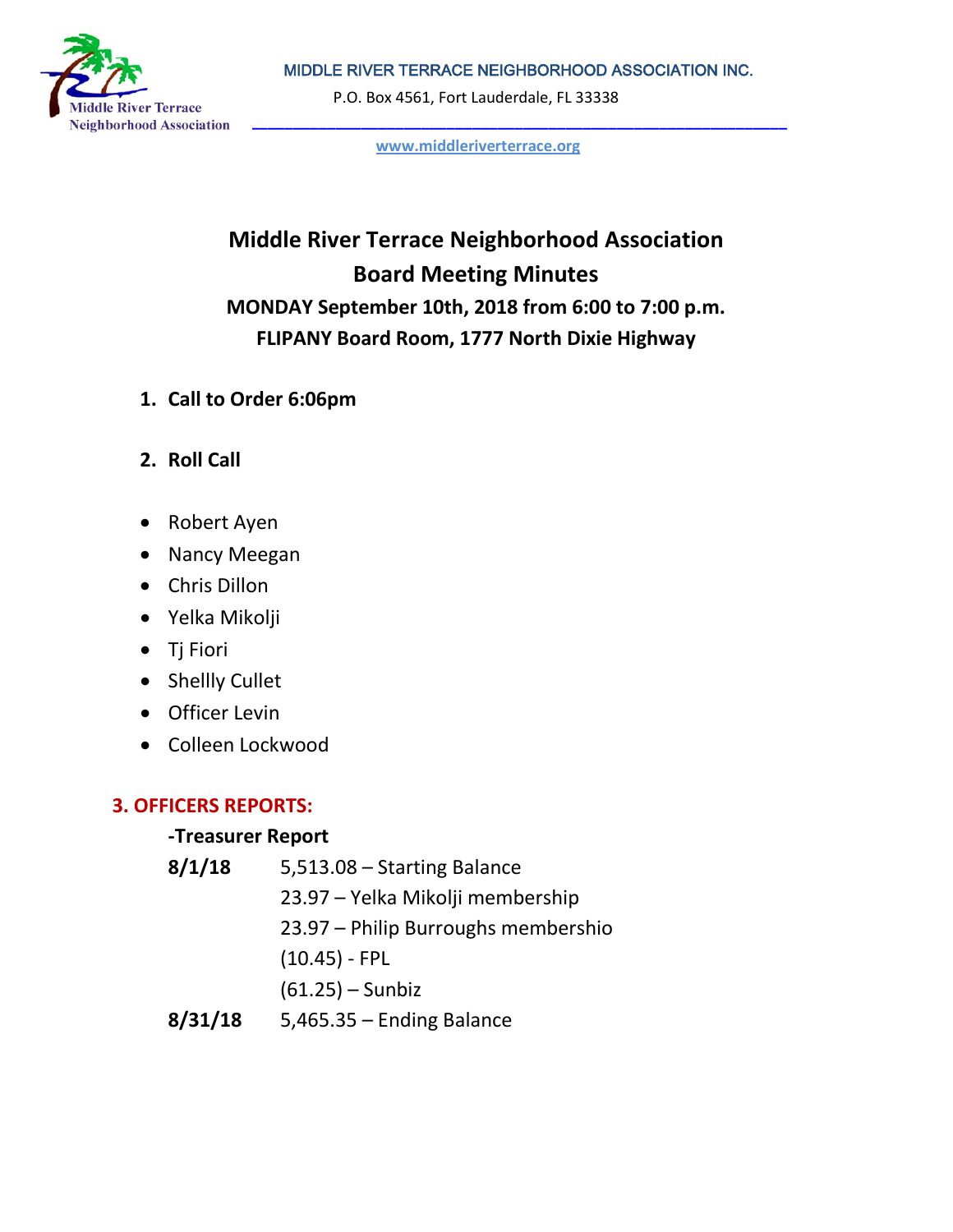MIDDLE RIVER TERRACE NEIGHBORHOOD ASSOCIATION INC.



P.O. Box 4561, Fort Lauderdale, FL 33338

**[www.middleriverterrace.org](http://www.middleriverterrace.org/)**

#### **-Police Report -**

7 thefts – cell phones/bikes near businesses 1 auto theft 1 business burglary 3 cars broken into

Packages being stolen – FLPD cannot stop unless they witness. Recommendation to set up phone app and ask a neighbor to pick up packages.

Homeless issue – growth in homeless population around 7/11.

**-GYR Report –** deferred until next BOD meeting

**-Code Report –** August – 13 cases open, 7 still open. Bulk trash at the wrong time. Work without permit, overgrowth in trash, derelict vehicles.

#### **4. COMMITTEE REPORTS: (Monthly Dashboard)**

**-Beautification/Improvements and Redevelopment –** transition of sidewalks, Annie Beck House

**-Community Engagement and Capacity Building –** finalize details for 9/18 Defend Yourself Workshop, discuss TBD Wine Pairing Experience at Warsaw/Milk Money.

#### **5. OLD BUSINESS:**

-HVAC/other high school issues

#### **6. NEW BUSINESS:**